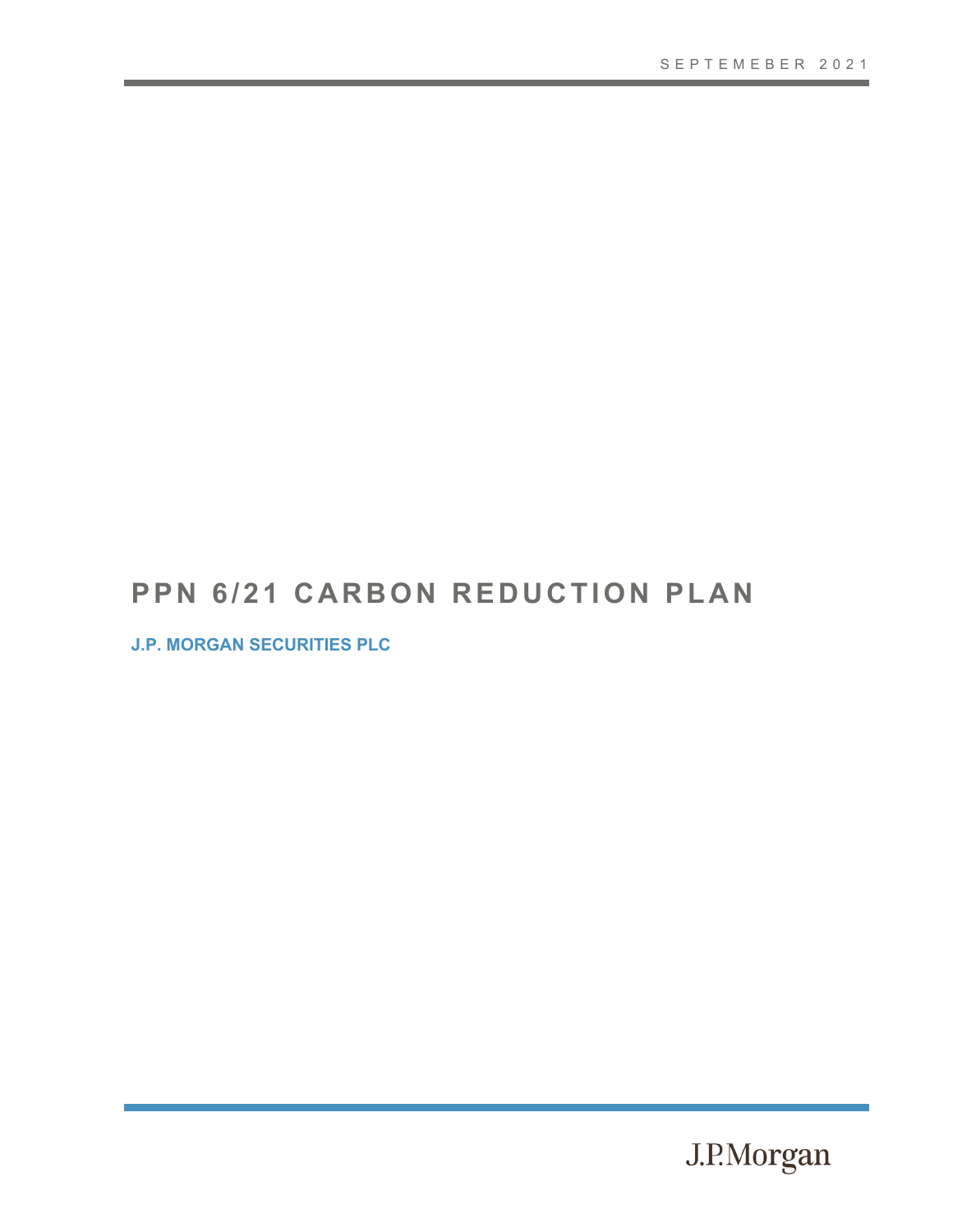### **Table of contents**

| 1. Commitment to achieving Net Zero in U.K. operations 1 |  |
|----------------------------------------------------------|--|
|                                                          |  |
|                                                          |  |
|                                                          |  |
|                                                          |  |
|                                                          |  |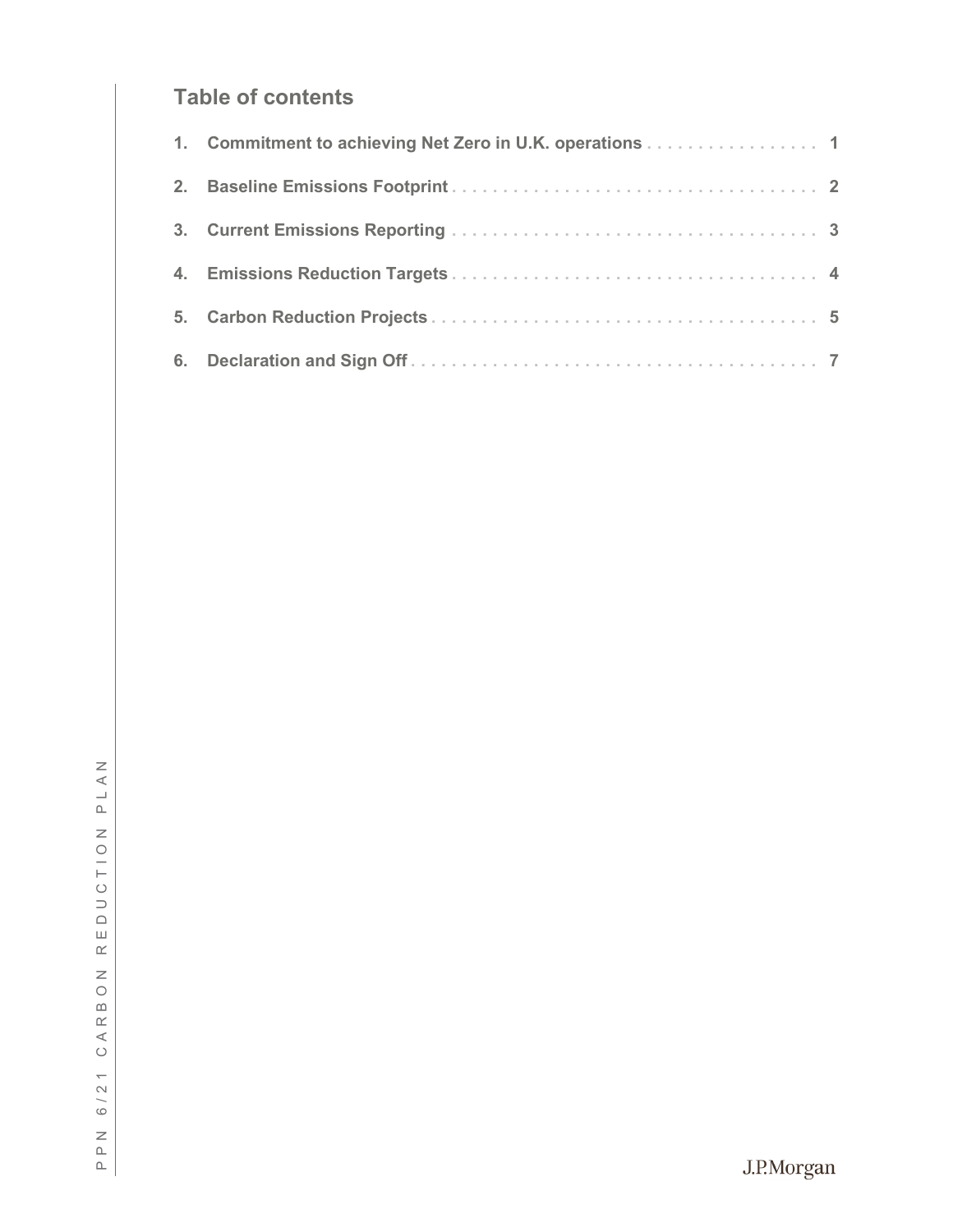### <span id="page-2-0"></span>**1. Commitment to achieving Net Zero in U.K. operations**

Minimizing the environmental impact of our physical operations is an important part of our overall sustainability strategy. Doing so supports our commitment to operating responsibly, enhances the resiliency of our firm and reduces costs. J.P. MORGAN SECURITIES PLC is committed to achieving Net Zero emissions in its U.K. operations by 2050, which is defined within this document as Scope 1 greenhouse gas (GHG) emissions from building operations and company owned aircraft and vehicles; Scope 2 GHG emissions from purchased electricity; and Scope 3 GHG emissions associated with upstream transportation and distribution, waste generated in operations, business travel, employee commuting and downstream transportation and distribution.

J.P. MORGAN SECURITIES PLC is a wholly -owned subsidiary of JPMorgan Chase Bank, N.A. The ultimate parent undertaking and controlling party is JPMorgan Chase & Co. JPMorgan Chase & Co. and its subsidiaries are referred to as the 'Corporate Group'.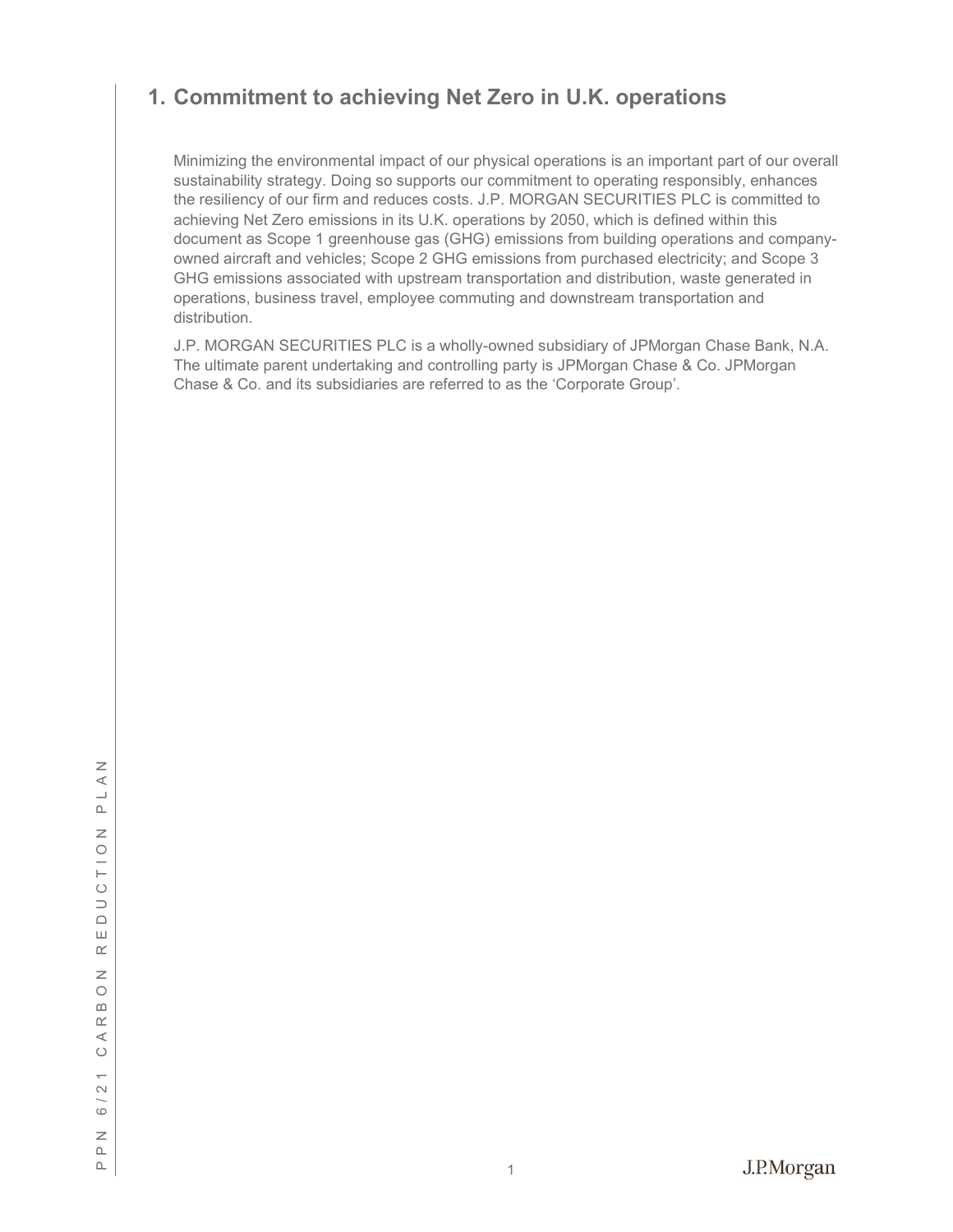## <span id="page-3-0"></span>**2. Baseline Emissions Footprint**

Baseline emissions are a record of the greenhouse gases that have been produced in the past and were produced prior to the introduction of any strategies to reduce emissions. Baseline emissions are the reference point against which emissions reduction can be measured.

**Baseline Year: 2020**

**Baseline year emissions:**

**Additional Details relating to the Baseline Emissions calculations.** 

J.P. MORGAN SECURITIES PLC's operational GHG footprint stems from two primary activities: powering our buildings (e.g., electricity, heating and cooling) and business travel. Scope 2 emissions, from purchased electricity, are the largest driver of our building -related emissions and overall operational GHG footprint. The majority of our business travel-related emissions are Scope 3 emissions from reimbursed personal vehicle and rental car travel; and hotel stays. A small portion of our business travel emissions are Scope 1 emissions from company -owned vehicles.

J.P. MORGAN SECURITIES PLC has utilised data from its Streamlined Energy and Carbon Reporting ('SECR') in compiling this baseline year. As this includes the first year to be considered within SECR, it will be used as the baseline moving forward.

Office closures and operational changes due to COVID -19 played a substantial role in reducing emissions in 2020. As a result, J.P. MORGAN SECURITIES PLC reserves the right to re -baseline using a more recent period where operations are as close to pre -COVID -19 levels as possible.

|                        | <u>naseiline year eililissiniisi</u>                                   |  |  |
|------------------------|------------------------------------------------------------------------|--|--|
| <b>EMISSIONS</b>       | TOTAL (tCO <sub>2</sub> e)                                             |  |  |
| Scope 1                | $55$ tCO <sub>2</sub> e                                                |  |  |
| <b>Scope 2</b>         | 2,738 tCO <sub>2</sub> e                                               |  |  |
| Scope 3                | 4,031 tCO <sub>2</sub> e                                               |  |  |
| (Included Sources)     | The following categories are included in our Scope 3 emission figures: |  |  |
|                        | Category 4 - Upstream transportation and distribution                  |  |  |
|                        | Category 5 - Waste generated in operations                             |  |  |
|                        | Category 6 - Business travel                                           |  |  |
|                        | Category 7 - Employee commuting Category                               |  |  |
|                        | Category 9 - Downstream transportation and distribution                |  |  |
| <b>Total Emissions</b> | 6,824 tCO <sub>2</sub> e                                               |  |  |

 $\overline{z}$ PPN 6/21 CARBON REDUCTION PLAN  $\prec$  $\overline{\phantom{0}}$  $\mathbf{r}$  $\overline{z}$  $\circ$  $\frac{1}{1}$  $\circ$  $\supset$  $\Box$ Ш  $\alpha$  $\overline{z}$  $\circ$  $\cap$  $\underline{\alpha}$  $\prec$  $\circ$  $\overline{\phantom{0}}$  $\sim$  $\circ$  $\geq$  $\square$  $\square$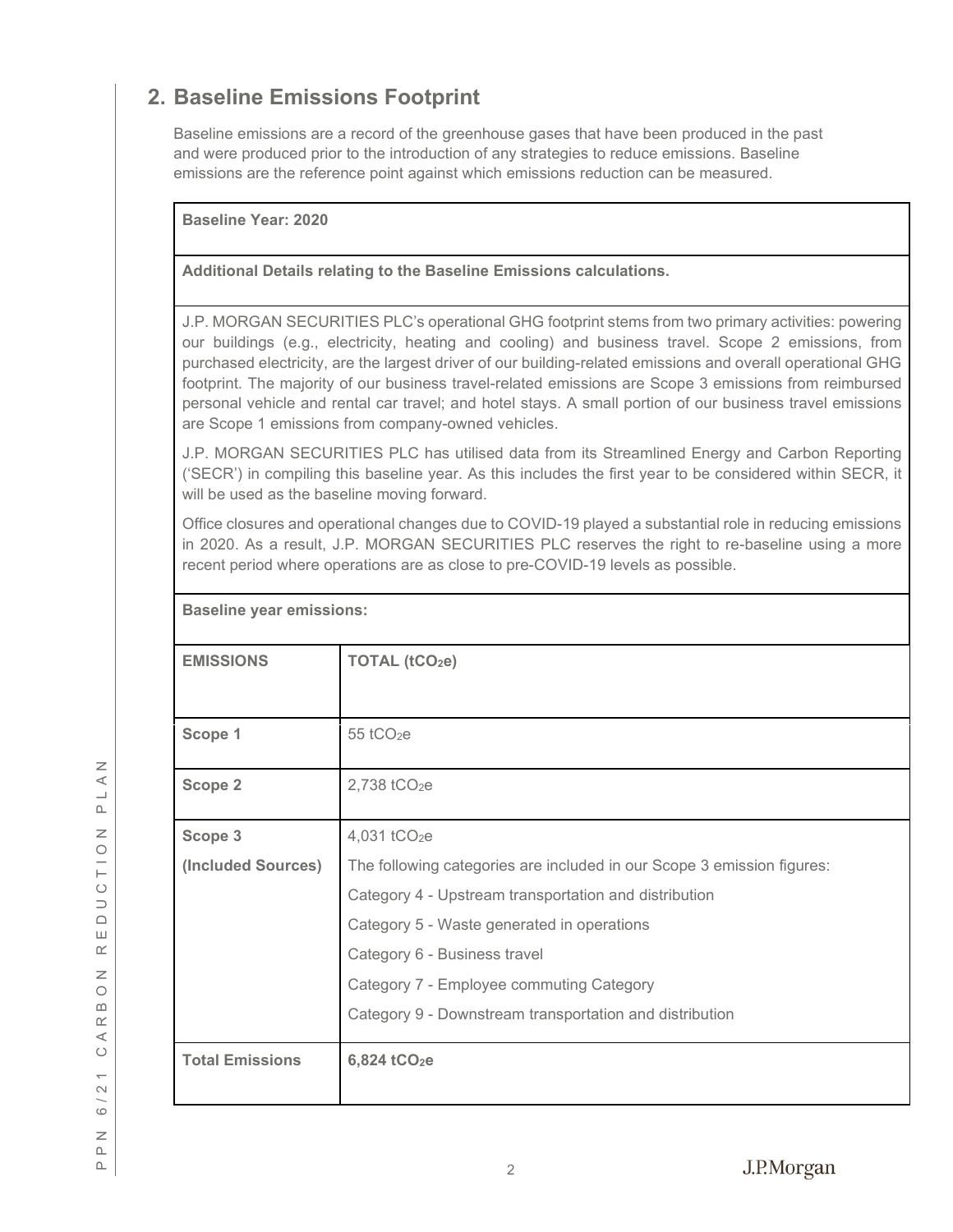# <span id="page-4-0"></span>**3. Current Emissions Reporting**

| <b>Reporting Year: 2020</b> |                                                                        |  |  |
|-----------------------------|------------------------------------------------------------------------|--|--|
| <b>EMISSIONS</b>            | TOTAL $(tCO2e)$                                                        |  |  |
|                             |                                                                        |  |  |
| Scope 1                     | $55$ tCO <sub>2</sub> e                                                |  |  |
| Scope 2                     | 2,738 tCO <sub>2</sub> e                                               |  |  |
|                             |                                                                        |  |  |
| Scope 3                     | 4,031 tCO <sub>2</sub> e                                               |  |  |
| (Included Sources)          | The following categories are included in our Scope 3 emission figures: |  |  |
|                             | Category 4 - Upstream transportation and distribution                  |  |  |
|                             | Category 5 - Waste generated in operations                             |  |  |
|                             | Category 6 - Business travel                                           |  |  |
|                             | Category 7 - Employee commuting Category                               |  |  |
|                             | Category 9 - Downstream transportation and distribution                |  |  |
| <b>Total Emissions</b>      | 6,824 tCO <sub>2</sub> e                                               |  |  |
|                             |                                                                        |  |  |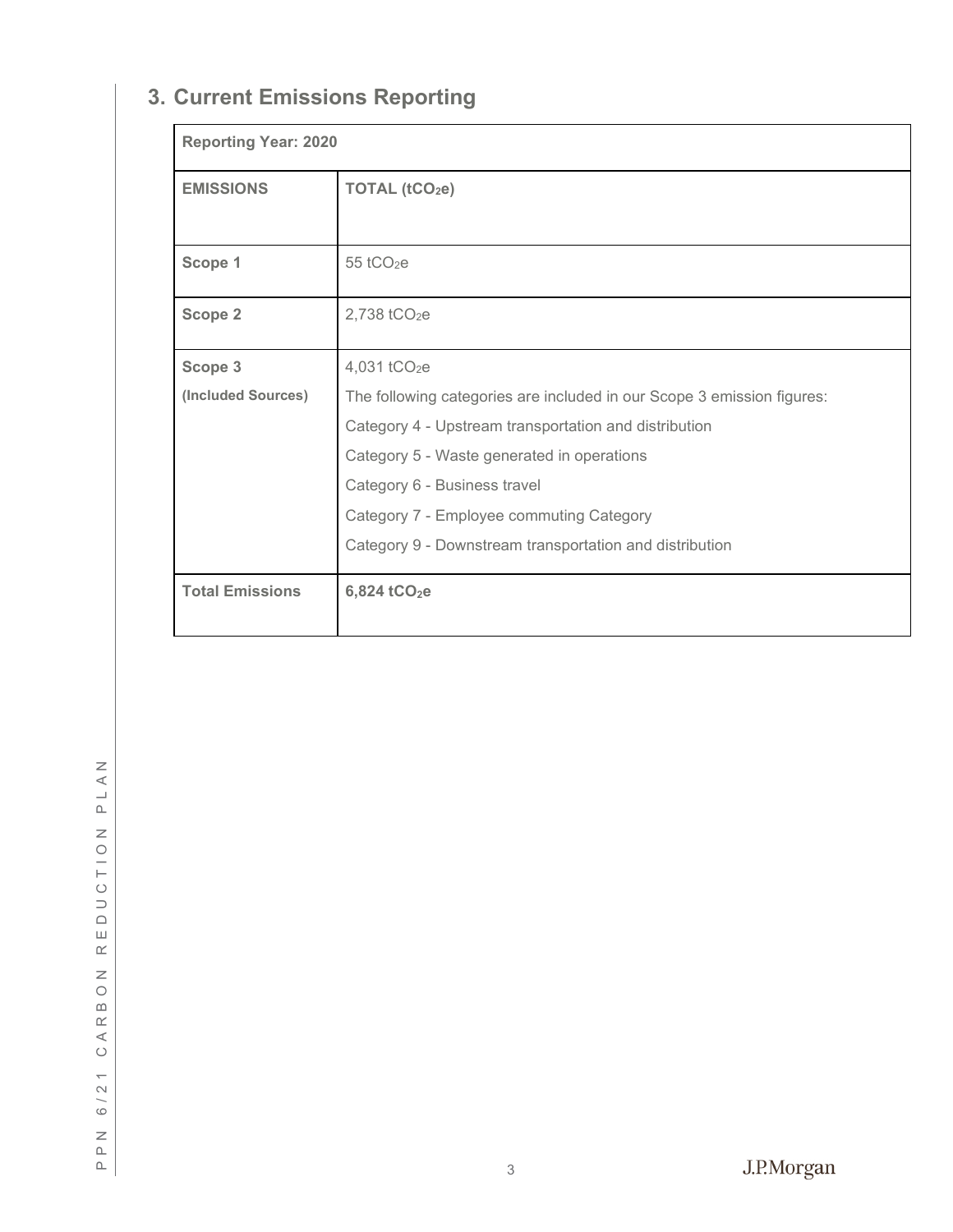# <span id="page-5-0"></span>**4. Emissions Reduction Targets**

In order to continue reducing emissions associated with our operations, the Corporate Group has adopted the following targets:

- Maintain carbon neutral operations annually, starting in 2020, for Scope 1, Scope 2 and Scope 3 (Category 6 – Business Travel) GHG emissions
- Source renewable energy for 100% of our global power needs annually, starting in 2020
- Reduce Scope 1 and Scope 2 (location based) GHG emissions by 40% by 2030 vs. a 2017 baseline

Projected progress against these targets for J.P. MORGAN SECURITIES PLC can be seen in the graph below:



Projected Carbon Reduction

 $\square$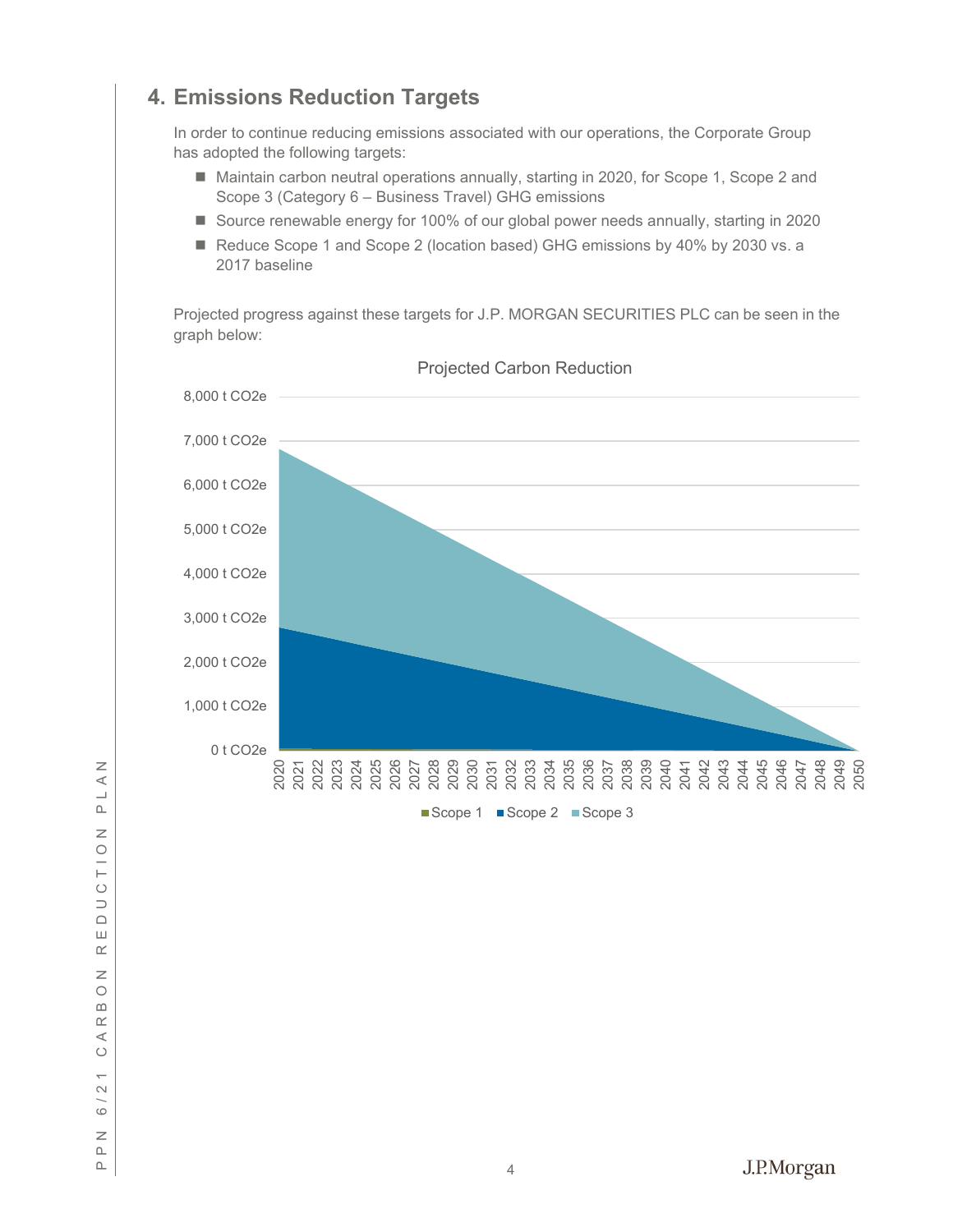# <span id="page-6-0"></span>**5. Carbon Reduction Projects**

#### **Completed Carbon Reduction Initiatives**

The following environmental management measures and projects have been completed or implemented by the Corporate Group. The carbon emission reduction achieved by these schemes will be measured within the next annual report of J.P. MORGAN SECURITIES PLC. The measures will be in effect when performing the contract.

- An ongoing programme to replace older conventional lighting with new longer-lasting LED lights. Energy saving LED lighting requires less maintenance and uses less electricity than other conventional bulbs.
- **Installing smart controls to achieve more efficient energy usage**
- Continued monitoring of occupation levels within U.K. buildings and adoption of organisation controls to reduce / cease operation of unnecessary locations
- Utilizing air-conditioning demand controls at low occupancy buildings
- Installing power save technologies on vending machines and coffee machines for floors not in use due to COVID -19

In the future we hope to implement further measures such as:

- Enhancing building management systems using artificial intelligence
- **Procuring low-carbon fuels (sustainable aviation fuel)**
- Transitioning our entire owned fleet of vehicles to electric vehicles
- Expanding deployment of on-site renewable energy, where feasible
- Executing additional long-term agreements to purchase renewable energy

In addition, the Corporate Group has developed the following targets to drive progress on operational sustainability:



The Corporate Group's strategy to achieve — and maintain — carbon neutral operations is focused on the following:

- **Improving efficiency**. Reducing the amount of energy we use is our first priority; we have undertaken a range of energy efficiency measures across our operations and plan to implement additional improvements in the coming years.
- **Sourcing renewables**. Next, we are focused on installing on-site renewable energy systems at JPMorgan Chase properties and executing long -term renewable energy

PPN 6/21 CARBON REDUCTION PLAN  $\prec$  $\overline{\phantom{a}}$  $\Delta$  $\overline{z}$  $\circ$  $\overline{a}$  $\circ$  $\overline{\phantom{0}}$  $\Box$ Ш  $\alpha$  $\overline{z}$  $\circ$  $\cap$  $\underline{\alpha}$  $\prec$  $\circ$  $\sim$  $\circ$  $\geq$  $\square$ 

 $\square$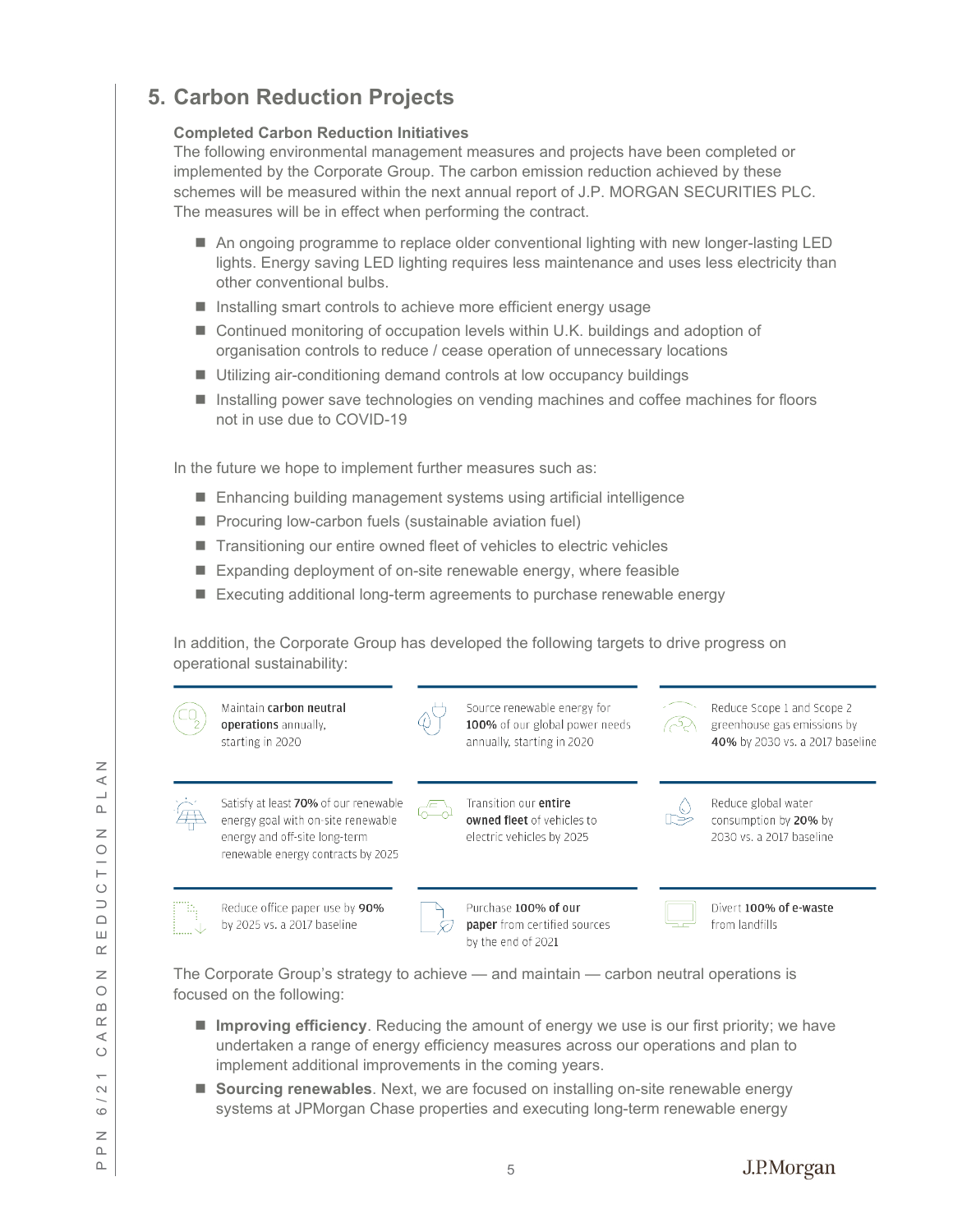procurement agreements (e.g., Power Purchase Agreements and green power supply contracts).

 **Purchasing Energy Attribute Certificates (EACs) and carbon offsets**. Finally, for the remainder of our direct and indirect emissions, we are purchasing applicable EACs (e.g., Green -E certified Renewable Energy Certificates ('RECs'), International -RECs) and verified carbon offsets.